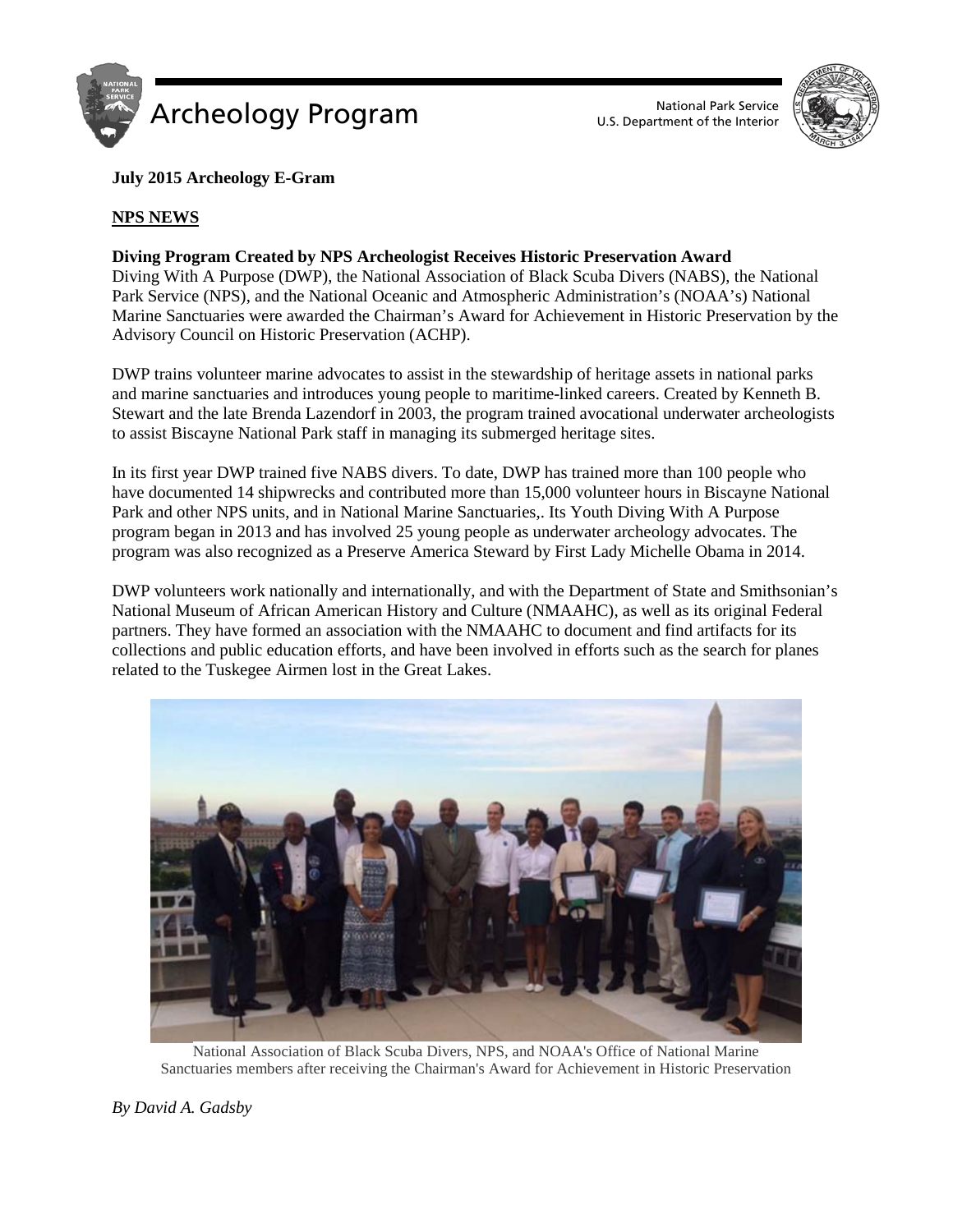## **Students in National Park Service Youth Program Excavate Site of Freed Slave Community**

Members of the NPS Urban Archeology Corps, Groundwork RVA, and NPS archeologists are carrying out an excavation at an archeological site on a historic property in eastern Henrico County, Virginia, that was owned by a group of African-Americans freed in the 1700s.

Gravel Hill was a community of freed African-Americans established after a Quaker named John Pleasants declared their freedom in his will in 1771. His son, aided by lawyer John Marshall, who later became the fourth U.S. Chief Justice, argued that his father's wishes be carried out despite opposition. A few years later, the 78 slaves were legally free and became owners of about 350 acres. The excavation site is believed to be the home of Richard Sykes, a descendant of one of the slaves, and a deacon of Gravel Hill Baptist Church.

Urban Archeology Corps students, from Richmond high schools, researched maps and written accounts about the site for two weeks before starting to dig. They also interviewed a descendant of the Gravel Hill freedman community. Descendants of the Adkins, Sykes, Pleasants and Bagby families still live in the area and have passed down family stories.

A community day to exhibit the findings will be set for later this summer.

# **Project Connects Students to Fort Vancouver National Historic Site's History**

Forty high school students participated in *Discover Washington: Youth Heritage Project* at Fort Vancouver NHS, held from July 15-18, 2015. Students toured Fort Vancouver, visited an archeological excavation, learned about cultural landscapes, and visited a reconstructed Cathlapotle Plankhouse of continuing significance to the Chinook Indian Nation.

The final event of the field school was a town hall meeting. Students presented group projects to demonstrate strategies to preserve and communicate the complex and often incomplete histories of Fort Vancouver. They showcased artifact-based exhibit concepts, living history performances, and surveyinformed infographics that illustrated the value of reconstruction.

This is the fourth annual Youth Heritage Project (YHP), which is hosted at a different location each year. This year's program investigated the role played by archeology in interpreting history and the strategy of reconstruction as a method of historic preservation. YHP is coordinated by the Washington Trust for Historic Preservation in partnership with the NPS and the Washington State Department of Archeology and Historic Preservation. *Discover Washington: Youth Heritage Project* is oriented toward four objectives:

- Connect teachers and youth to historic places and landscapes;
- Engage students in historic preservation and conservation activities;
- Expand tools to support teachers' educational efforts around built and natural environments; and
- Excite the next generation of advocates and stewards of our natural and historic resources.

Read the full press release from the Washington Trust for Historic Preservation (July 13, 2015) at <http://preservewa.org/News92.aspx>

*By Hank Florence*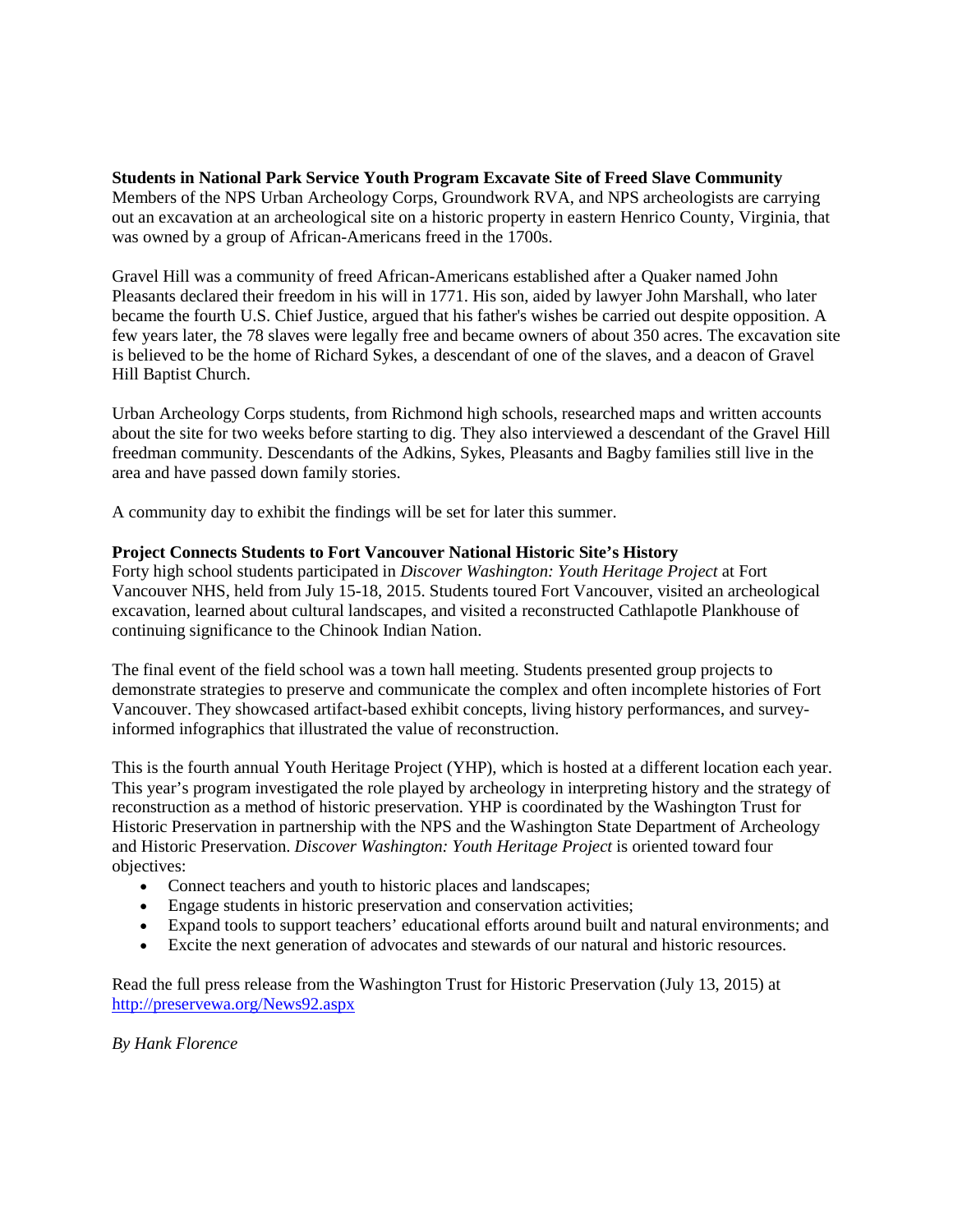#### **National Park Service Gets New National Monument**

On July 10, 2015, President Obama designated three new national monuments: Berryessa Snow Mountain National Monument in California; Waco Mammoth National Monument in Texas; and Basin and Range National Monument in Nevada. Waco Mammoth NM will be managed by the NPS in cooperation with the City of Waco and Baylor University.

The City of Waco has operated the Waco Mammoth Site as a park since 2009, in partnership with Baylor University and with support from the nonprofit Waco Mammoth Foundation, Inc. The city donated to the United States approximately five acres, which includes the excavation site and the dig shelter, making it possible to establish the monument. Nearly the entire Waco Mammoth Site will be included within the boundary of the National Monument. The NPS will work closely with these partners, community residents, and other groups that have devoted themselves to preserving the site to develop a management planning process.

The site was discovered in 1978 by Paul Barron and Eddie Bufkin. Over the next 20 years, Baylor University oversaw the excavation of the site, where they found the remains of 24 Columbian mammoths, Western camel, saber-toothed cat, dwarf antelope, American alligator, and giant tortoise. Many of the bones remain in place, providing visitors an opportunity to view them.

The site presents a rare opportunity to study the behavior and ecology of the extinct Columbian mammoth. The oldest fossils are thought to be more than 65,000 years old. The Columbian mammoths are the largest mammoth species – larger than its relative, the woolly mammoth – and stood 12 to 14 feet tall and weighed seven to eight tons. Their tusks grew as long as 16 feet. The site remains the nation's first and only recorded discovery of a nursery herd, consisting of females and their offspring. Of the 24 mammoths uncovered to date, at least 18 were part of the nursery herd. As a result of an unknown catastrophic event, the entire nursery herd died at the same moment in time, which left the skeletons relatively intact. The herd apparently formed a circular defensive position before death, and juvenile mammoth skeletons rest atop the long tusks of adults, suggesting that the adults were trying to save their offspring from rising waters or sucking mud.

The Antiquities Act was first used by President Theodore Roosevelt in 1906 to designate Devils Tower National Monument in Wyoming. Since then, 16 presidents have used this authority to protect unique natural and historic features in America, such as the Grand Canyon, the Statue of Liberty, and Colorado's Canyons of the Ancients.



#### **San Antonio Missions Becomes World Heritage Site**

The World Heritage Committee of the United Nations Educational, Scientific and Cultural Organization (UNESCO) has designated a group of five Spanish colonial missions in the San Antonio area – including most of San Antonio Missions National Historical Park and the Alamo – as a World Heritage Site. UNESCO's World Heritage Committee agreed to inscribe the missions on the World Heritage List at its 39th session in Bonn, Germany, in July.

The San Antonio Missions include Espada, San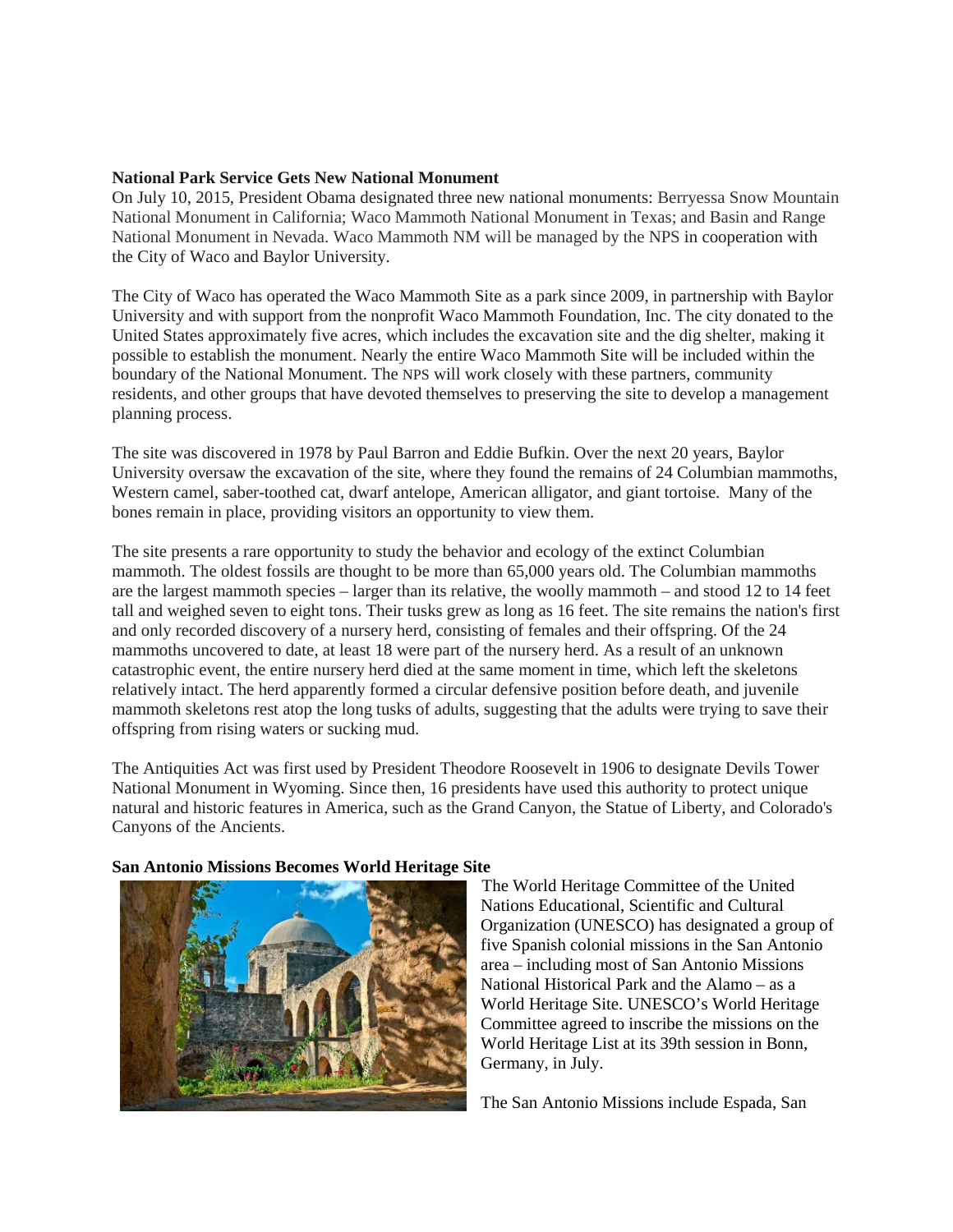Juan, Concepcion, Valero, and the Alamo. Also on the list is Rancho de las Cabras, a ranch outpost of Mission Espada. The missions were built in the 18th century in and around the present day city of San Antonio to convert indigenous people to Catholicism and make them Spanish subjects. The missions and the land around them became San Antonio Missions NHP in 1983, and all except the Alamo are still used as Catholic parishes.

The group of former missions includes churches, farmlands, living quarters, granaries, workshops, kilns, wells, perimeter walls, a cattle ranch, and irrigation systems (acequias) that are still functioning after hundreds of years. These achievements were possible through the combined efforts of the Spanish and indigenous peoples living in the missions. Disease reduced the native population, accelerating the missions' decline.

The Department of the Interior undertook the nomination of the San Antonio Missions with the cooperation and support of all the property owners within the boundaries of the nominated area, including the NPS, the State of Texas, the Catholic Archdiocese of San Antonio, Bexar County, the City of San Antonio, the San Antonio River Authority, the Espada Ditch Company, the San Juan Ditch Water Supply Corporation, and Los Compadres de San Antonio Missions National Historical Park. Officials hope the designation of the largest collection of Spanish colonial architecture in the U.S. will boost tourism, already responsible for one in eight jobs in San Antonio.

The site is the 23rd World Heritage Site in the United States out of more than a thousand inscribed worldwide. The Interior Department's National Park Service (NPS) manages all or part of 18 of the U.S. World Heritage Sites. The NPS is also the principal government agency responsible for implementing the World Heritage Convention in cooperation with the Department of State.

Inclusion of a site in the World Heritage List does not affect U.S. sovereignty or management of the sites, which remain subject only to U.S., state and local laws. Detailed information on the World Heritage Program and the process for the selection of U.S. sites can be found at [www.nps.gov/oia/topics/worldheritage/worldheritage.htm.](http://www.nps.gov/oia/topics/worldheritage/worldheritage.htm)

## *By Jessica Kershaw*

## **Publication Issued On Student Research Scholarships**

The NPS, in partnership with the American Association for the Advancement of Science (AAAS), has released *Opening Doors: A Best Practices Guide to National Parks Scholarship Programs*. The comprehensive guide—an outgrowth of NPS Call to Action Number 20, "Scholarly Pursuits"—will help create the next generation of conservation scientists and scholars by providing strategies, advice, and best practices for building scholarship programs across NPS parks and programs.

Increasing scholarships for conducting research in NPS units will enable a younger generation of researchers, including archeologists, to develop the skills and expertise necessary to help overcome the challenges facing the National Park System. The national parks' extraordinary scientific assets ecosystems, wildlife, biodiversity, coastal geology, archeological resources—are invaluable for furthering the knowledge that will help NPS confront climate change, increase relevancy, and understand our cultural history.

NPS employees, AAAS members, park friends groups, other scientific societies, and interested citizens should use the NPS Centennial as an opportunity to create new and expanded scholarship programs.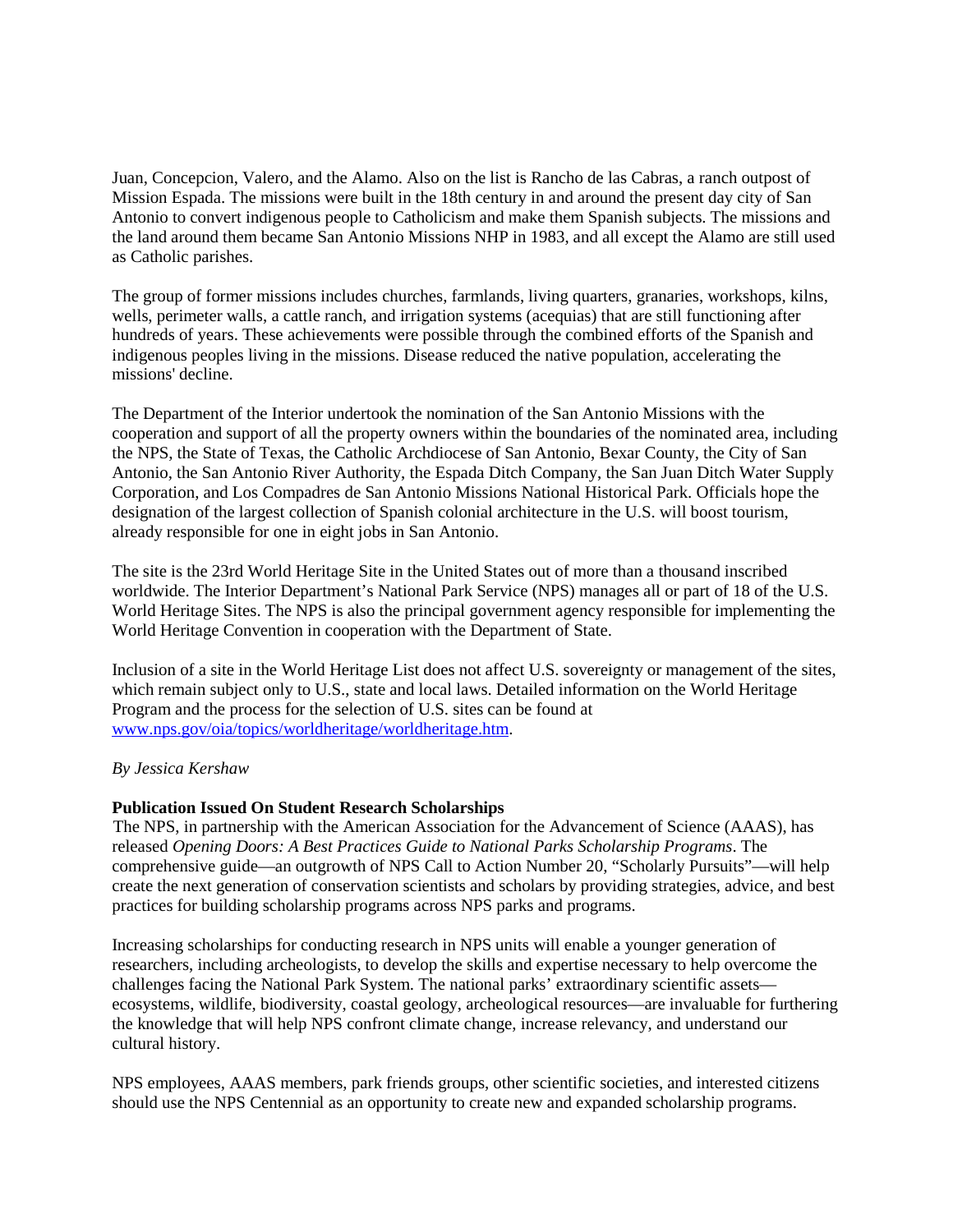*Opening Doors* provides an important, timely, and practical guide to this worthy endeavor on the 100th anniversary of one of our nation's "best ideas"—national parks.

The guide can be found at [http://nature.nps.gov/assets/docs/AAAS\\_guide\\_web.pdf.](http://nature.nps.gov/assets/docs/AAAS_guide_web.pdf)

# *By Kass Hardy*

#### **National Park Service EvaluatingTechnologies for Archeological Site Surveillance**

The NPS National Center for Preservation Training and Technology's (NCPTT) Archaeology & Collections program is currently undertaking research to evaluate technologies applicable to the surveillance of archeological sites. The research emphasizes technology that can aid in the apprehension and prosecution of those who vandalize and loot archeological resources. Federal agencies have limited funding and manpower, despite the extensive landholdings and numerous resources they are tasked to protect. In response to the strain on resources, surveillance technology is employed to assist in the protection of archeological sites. Land managers and law enforcement have used game and trail cameras, complex multisensory systems, and aerial surveillance to address issues of looting and vandalism, with varying degrees of success.



Surveillance image of a looter at an archeological site in Colorado. Credit: NPS

However, there is no central source in which managers and law enforcement can share evaluations of the technology they are using. Sharing of this information is generally discouraged due to security concerns. Much of the technology that is currently in place is outdated or incompatible with the environment. Anyone seeking to update or acquire surveillance tech has no reference for what is available to meet their needs. This is where NCPTT comes in. The larger project aims to provide a resource for land managers and law enforcement aiming to use surveillance technology to protect archeological sites.

## *By Christina Ramazani*

## **National Park Service Awards \$1.19 Million in Battlefield Planning Grants**

The NPS has awarded more than \$1.19 million in American Battlefield Protection grants to research, document, or interpret dozens of significant American battlefields representing more than 300 years of history. This year's grants provide funding for projects at endangered battlefields from the Indian Wars, Pequot War, Revolutionary War, Second Seminole War, Civil War, and World War II. Awards were given to projects in 16 states entailing archeology, mapping, cultural resource survey work, documentation, planning, education, and interpretation.

The Mill Springs Battlefield Association was awarded \$57,000 to locate extant archeological resources at the Battle of Mills Springs, Kentucky, using light detection and radar, archival research, and artifact analysis. The Union victory in 1862 on this battlefield broke the Confederate line, forcing them to abandon Kentucky and regroup in Tennessee.

Federal, tribal, state, and local governments, nonprofit organizations, and educational institutions are eligible for the battlefield grants, which are awarded annually. Since 1996, the American Battlefield Protection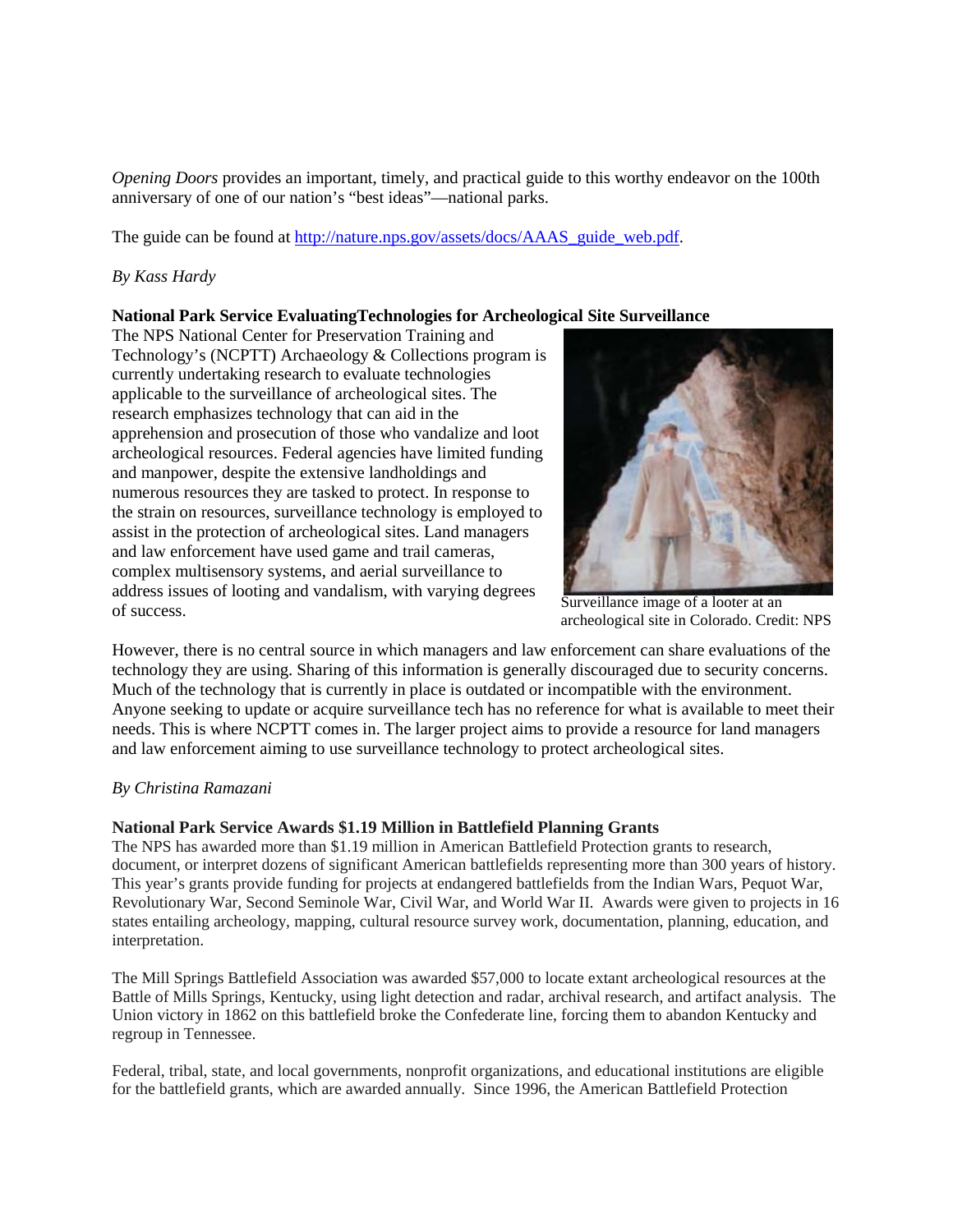Program has awarded more than \$16 million to help preserve significant historic battlefields associated with wars on American soil.

More information about the American Battlefield Protection Program Battlefield Panning Grants is available online at: [www.nps.gov/abpp/grants/planninggrants.htm.](http://www.nps.gov/abpp/grants/planninggrants.htm)

#### **NAGPRA Consultation and Repatriation Grants Awarded to 15 Tribes and 16 Museums**

The NPS announced the award of more than \$1.5 million in Native American Graves Protection and Repatriation Act (NAGPRA) Program repatriation and consultation grants. Thirty-seven grants were awarded to 15 Indian tribes and 16 museums to assist in the identification, documentation, and return of ancestral remains and cultural objects in museum collections to Indian tribes and Native Hawaiian organizations.

Projects funded include the repatriation of more than 300 ancestors and numerous funerary and traditional items to Indian tribes across the United States, travel by Indian tribal representatives to consultations with museums holding potentially affiliated remains and other cultural items, specialized training for both museums and tribes on NAGPRA, and the development of a tribal coalition to collaborate and facilitate the repatriation of significant collections currently in museums.

Enacted in 1990, NAGPRA requires museums and federal agencies to inventory and identify Native American human remains and cultural objects in their collections, and to consult with Indian tribes, Alaska Native villages, and Native Hawaiian organizations regarding repatriation. Section 10 of the Act authorizes the Secretary of the Interior to award grants to assist in implementing provisions of the Act.

#### **Did you #FindYourPark Yet?**

The National Park Service invites you to find your park! In celebration of the 100th birthday in 2016, the National Park Service is launching a movement to spread the word about the amazing places managed, the inspirational stories that the national parks tell, our country's natural resources, and our diverse cultural heritage.

Join in the action. Visit FindYourPark.com to sample upcoming centennial events near you, share your stories, and find your park! Participate in Find Your Park Experiences to learn, discover, be inspired, or simply have fun in national parks.

## **FEDERAL NEWS**

#### **Public Servants Honored with Historic Preservation Awards**

The Department of the Interior recently honored four government and tribal employees, including one archeologist, with the annual Secretary of the Interior Historic Preservation Awards, recognizing their outstanding contributions to the preservation of historic places. Award winners' contributions surpass the expected scope of their positions, and their creativity and expertise foster the overall goals of the National Historic Preservation Act. This award is distinguished from other historic preservation award programs in that it focuses on the accomplishments of individuals and not on programs or projects. The award also recognizes the contributions of employees at multiple levels of government.

The archeologist winner of the 2014 awards is Vernelda J. Grant, Tribal Historic Preservation Officer, San Carlos Apache Tribe, in the Tribal Historic Preservation Office Category. Grant's dedicated service extends from tribal preservation efforts within the San Carlos Apache Tribe to efforts across the country. In 2006, Grant became the San Carlos Apache Nation's Tribal Historic Preservation Officer (THPO), in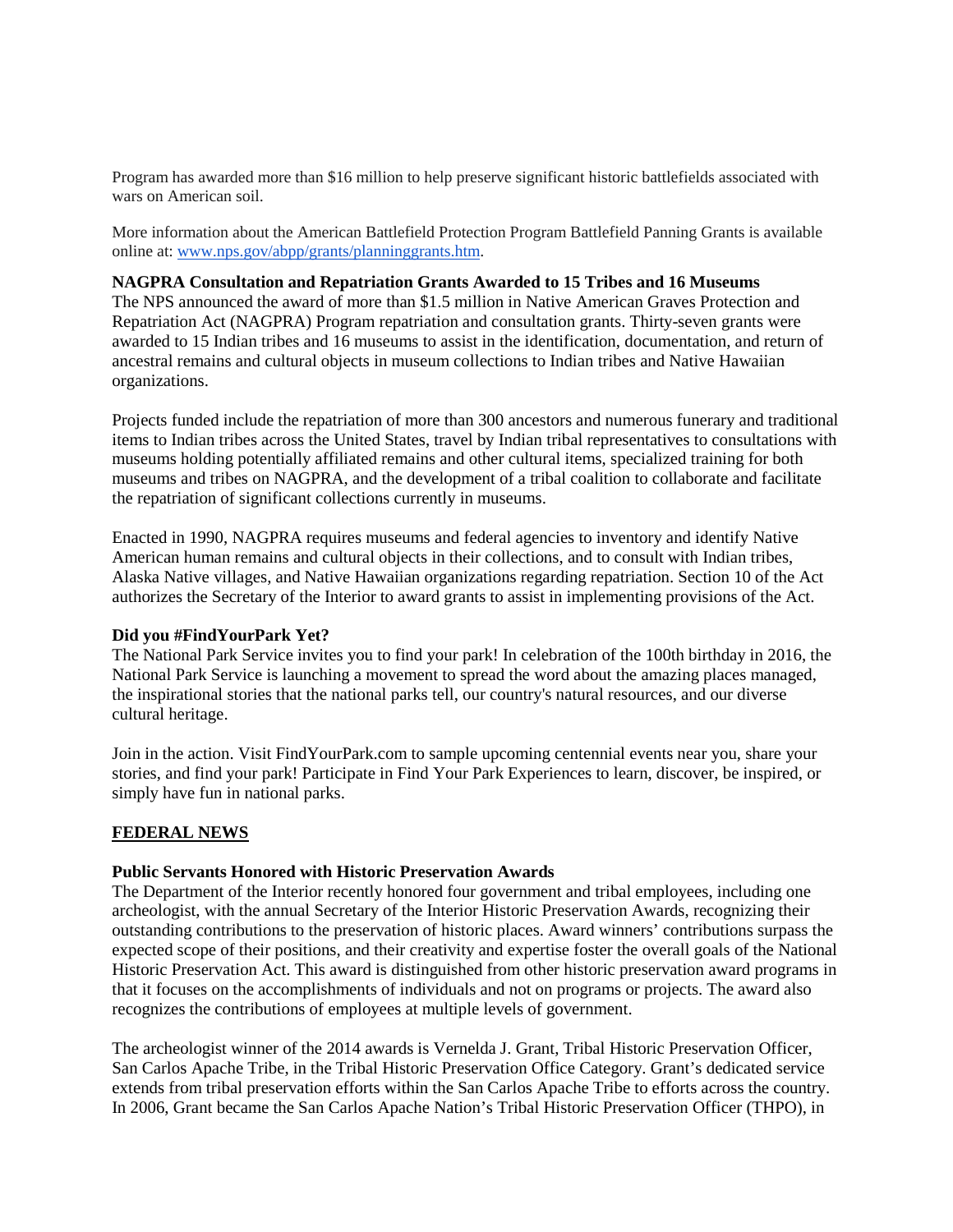addition to already being the Tribal Archaeologist and Native American Graves Protection and Repatriation Act Representative. She then assisted five other tribes in their efforts to become certified THPOs. Grant also served as a member of the Native American Advisory Group for the Advisory Council on Historic Preservation, three terms on the Arizona Governor's Archaeology Advisory Commission, as Chair of the National Congress of American Indians Commission on Repatriation and Burial Sites Protection, and as a member of the Inter-Tribal Council of Arizona's Cultural Resources Working Group.

#### Congratulations, Vernelda!

## **Archeologists Advise National Geographic Channel on 'Diggers'**

After protests from archeologists and professional organizations the *Diggers* production company, Half Yard Productions, invited archeologists from the Society for American Archaeology (SAA) and the Society for Historical Archaeology (SHA) to view and comment on each of the episodes for the 2015 season. Making *Diggers* a better, more accurate show has taken several years and many intense sessions of collaboration between archeologists and television producers. But the payoff for archeologists engaging in mainstream media, SHA president Charles Ewen writes in the *SHA Newsletter*, is in "reaching a larger demographic that might have an interest in archeology."



"Digger" Ringy searches at Montpelier as Marc Henshaw and Terry Brock look on. (Photograph by National Geographic Channels)

In discussions with the production team, the archeologists "stressed contextual documentation, the value of data from objects and their relationships rather than objects' commercial value," as well as issues "regarding landowners' rights and prospection." There is an archeologist on-screen in all episodes, and he talks to the hosts about research strategy, provenience, and significance of the finds. The dollar value of the artifacts that are found is no longer shown. Instead, there are pop-ups that explain the show has permission to metal detect on private land, that the artifacts are property of the landowner or a museum, and that locations can be designated as historical sites. The show has also sought professional archeologists to partner with for episodes.

The first episode takes place at President James Madison's home at Montpelier, and the *Diggers* team gets help from Montpelier director of archeology Matthew Reeves along with senior research archeologist Terry Brock. Reeves got involved with *Diggers* when he was invited to be on the SHA/SAA advisory panel. As part of that panel, Reeves had "a lot of discussions with the executive producers, field producers, and the head and directors at National Geographic Channel."

SAA President Diane Gifford-Gonzalez comments that the episodes this season that include close involvement between archeologists and metal detectorists from the outset, such as tonight's Montpelier episode, "are excellent examples of how collaborative work can use the complementary skills of the two communities to enhance understanding of events at a locality."

*From story by Kristina Killgrove, Forbes*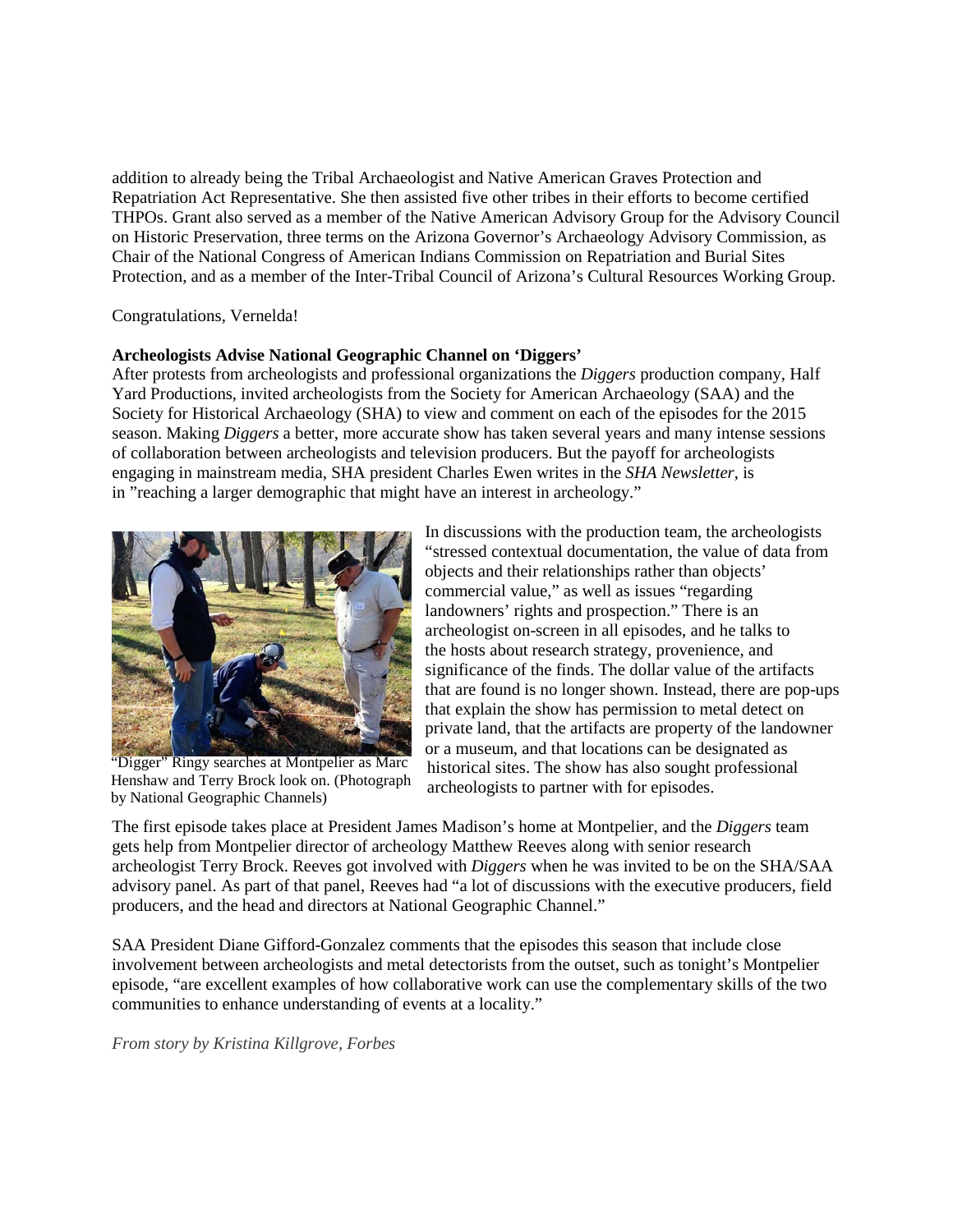## **Advisory Council on Historic Preservation Posts Section 106 Success Stories**

The Advisory Council on Historic Preservation (ACHP) is preparing to celebrate the 50th anniversary of the National Historic Preservation Act (NHPA) in 2016. An important part of this celebration will include the collection of "106 Success Stories" that illustrate how Section 106 of the NHPA has been used to engage people in the discussion about protecting historic properties that matter most to them. These stories are examples of ways that Federal agencies have used the Section 106 process to protect historic properties, improve Federal planning, and raise awareness of the benefits of historic preservation.

Many examples have already been posted, but your story is missing! Send your nominations to [106stories@achp.gov,](https://mail.google.com/mail/?view=cm&fs=1&tf=1&to=106stories@achp.gov) and check out the collection at http://www.achp.gov/sec106 successes.html.

#### **U.S. Grants Federal Recognition to Virginia's Pamunkey Tribe**

The 200-member Pamunkey community, living on a 1,200-acre reservation in rural King William County about 25 miles east of Richmond, has been granted Federal recognition. The Pamunkeys were part of the Powhatan paramount chiefdom that included more than 30 tribes, estimated to total 10,000 to 15,000 people at the time of British colonization. The tribe has occupied a remote land base on the Pamunkey River since the Colonial era in the 1600s. Today, the area exists as a state reservation with few amenities.

The Pamunkeys are the second tribe nationwide that met all criteria for Federal recognition under the Obama administration, U.S. Assistant Secretary of Indian Affairs Kevin K. Washburn said. The tribe's path to recognition was filled with roadblocks. The Interior Department first announced the Pamunkeys met requirements for recognition in January 2014 and a final decision was expected in March, but the decision was delayed after public opposition arose.

## **SLIGHTLY OFF-TOPIC: DNA links Kennewick Man to Native Americans**

Last year, scientists published a comprehensive book, co-edited by Smithsonian Institution forensic anthropologist Douglas Owsley, which concluded that Kennewick Man appeared to be more closely related to the indigenous Ainu people of Japan and today's Polynesians than to modern Native Americans. Kennewick Man, known to Native Americans as the Ancient One, is a set of human remains discovered on the northern bank of the Columbia River near Kennewick, Washington. Intentionally buried and disinterred through erosion, the remains are 8,500 years old.

Owsley and colleagues concluded that Kennewick Man came from the frozen north; he conceivably was born in Siberia, descended from a population of coastal-dwelling East Asians that not only reached North America but also gave rise to the Ainu and the Polynesians. A recent report published in the journal *Nature* has rejected that scenario, citing the first successful analysis of genetic material extracted from Kennewick Man. He was, the report said, a Native American after all. The report linked the remains to the Colville tribes.

The genetic findings could have legal ramifications in the long battle between scientists, who say the remains are a national scientific treasure, and Native American tribes that claim the mystery man as an ancestor and seek to rebury him.

The genetic evidence directly challenges conclusions based largely on measurements of the skull. From the very beginning, the people studying Kennewick Man argued that he didn't look like a Native American, but morphologically resembled Ainu or Polynesian individuals. Scientists such as Owsley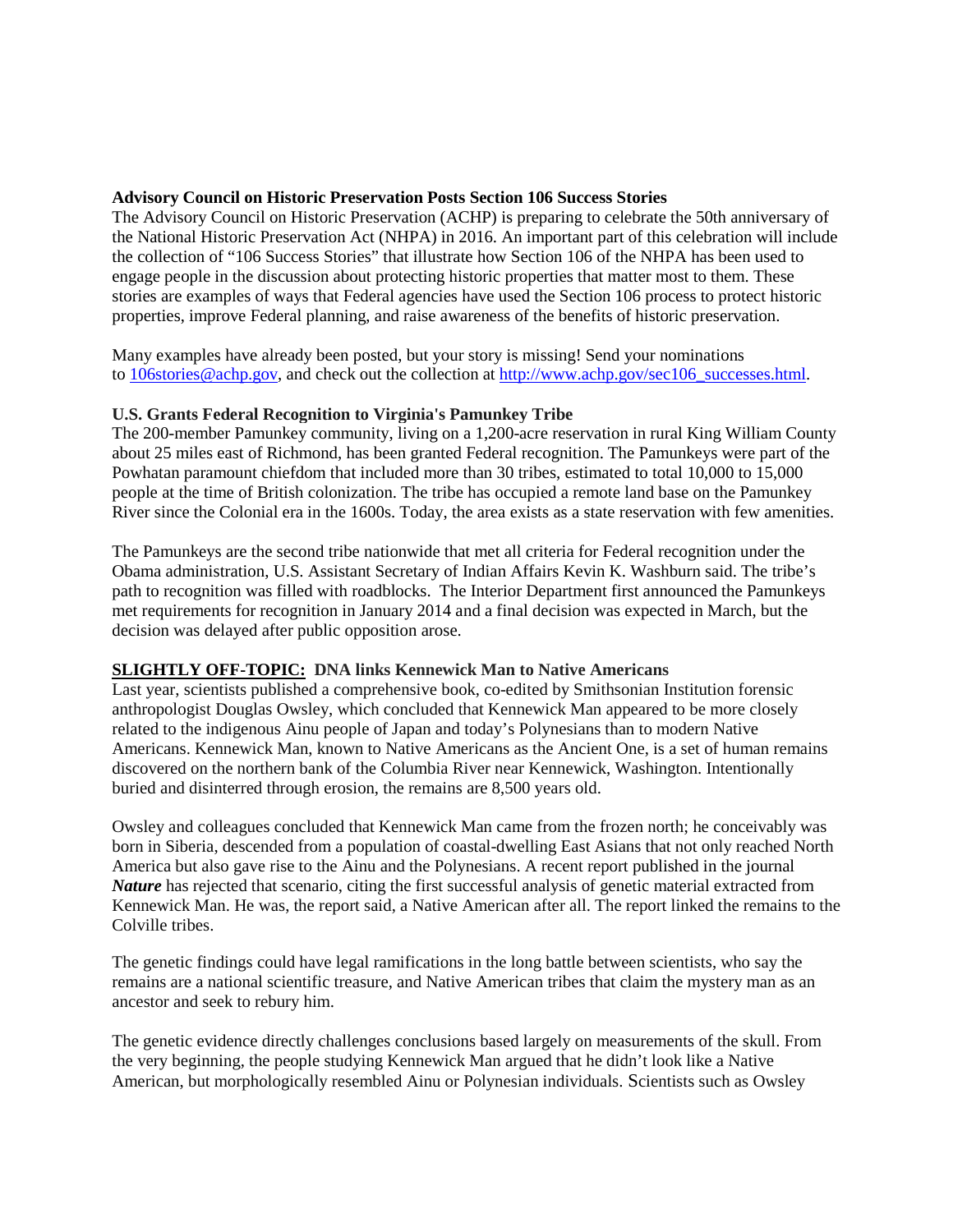viewed Kennewick Man as most likely a member of a population distinct from the ancestors of Native Americans. Modern Native Americans are descended from people who traveled to Alaska from Siberia.

After analyzing the degraded fragments of DNA from a hand bone, the authors of the Nature paper concluded that Kennewick Man shared close ancestry with Native Americans — especially the Colville tribes — rather than with populations in Japan or Siberia.

"Kennewick Man is more closely related to Native Americans than to any other population worldwide," said Morten Rasmussen, a post-doctoral fellow at Stanford University and the University of Copenhagen, who was the lead author of the report. "We specifically tested Polynesians, Ainu, Europeans . . . and, in all cases, Kennewick Man comes out closest to Native American populations."

So why doesn't his skull look like that of a Native American? Rasmussen said it's likely just a case of natural variation in appearance. His team does not believe that it is possible to take the anatomical features of one individual, such as Kennewick Man, and draw broad conclusions about a relationship to a larger population of people. "Because there's large variation within populations, a single individual is not representative," he said. But there's another possible explanation that's perhaps even more dramatic: Native Americans may have changed in their appearance over the course of the past 8,500 years, said Deborah Bolnick, an associate professor of anthropology at the University of Texas, who was not involved in the study.

Autosomal DNA, mitochondrial DNA, and Y chromosome data all consistently show that Kennewick Man is directly related to contemporary Native Americans, and thus show genetic continuity within the Americas over at least the past eight thousand years. Identifying which modern Native American groups are most closely related to Kennewick Man is not possible at this time, since the comparative DNA database of modern peoples is limited, particularly for Native-American groups in the United States.

Rasmussen concedes that most Native American groups have been reluctant to participate in genetic testing. The Nature report shows a genetic relationship with the Colville group, which agreed to participate in the study, but four other tribes that also have claimed Kennewick Man as an ancestor did not participate. However, among the groups for which there is sufficient genomic data, the Colville, one of the Native American groups claiming Kennewick Man as ancestral, show close affinities to that individual or at least to the population to which he belonged.

The genetic analysis could not conclusively state that Kennewick Man was a direct ancestor of the modern Colville people; one interpretation of the data suggested they had a common ancestor who lived about 700 years before Kennewick Man roamed the Pacific Northwest.

The discovery of the human remains led to a protracted court fight between scientists and Native American tribes who wanted the bones returned, as usually required under the Native American Graves Protection and Repatriation Act. The scientists won, at least temporarily. The remains are now in the Burke Museum of Natural History and Culture in Seattle and the Army Corps of Engineers has legal custody.

"The Corps will certainly review those findings, and will be using this review and other information to determine if, and if so how, NAGPRA applies. We will do this as quickly as possible," Army Corps spokeswoman Michael A. Coffey said.